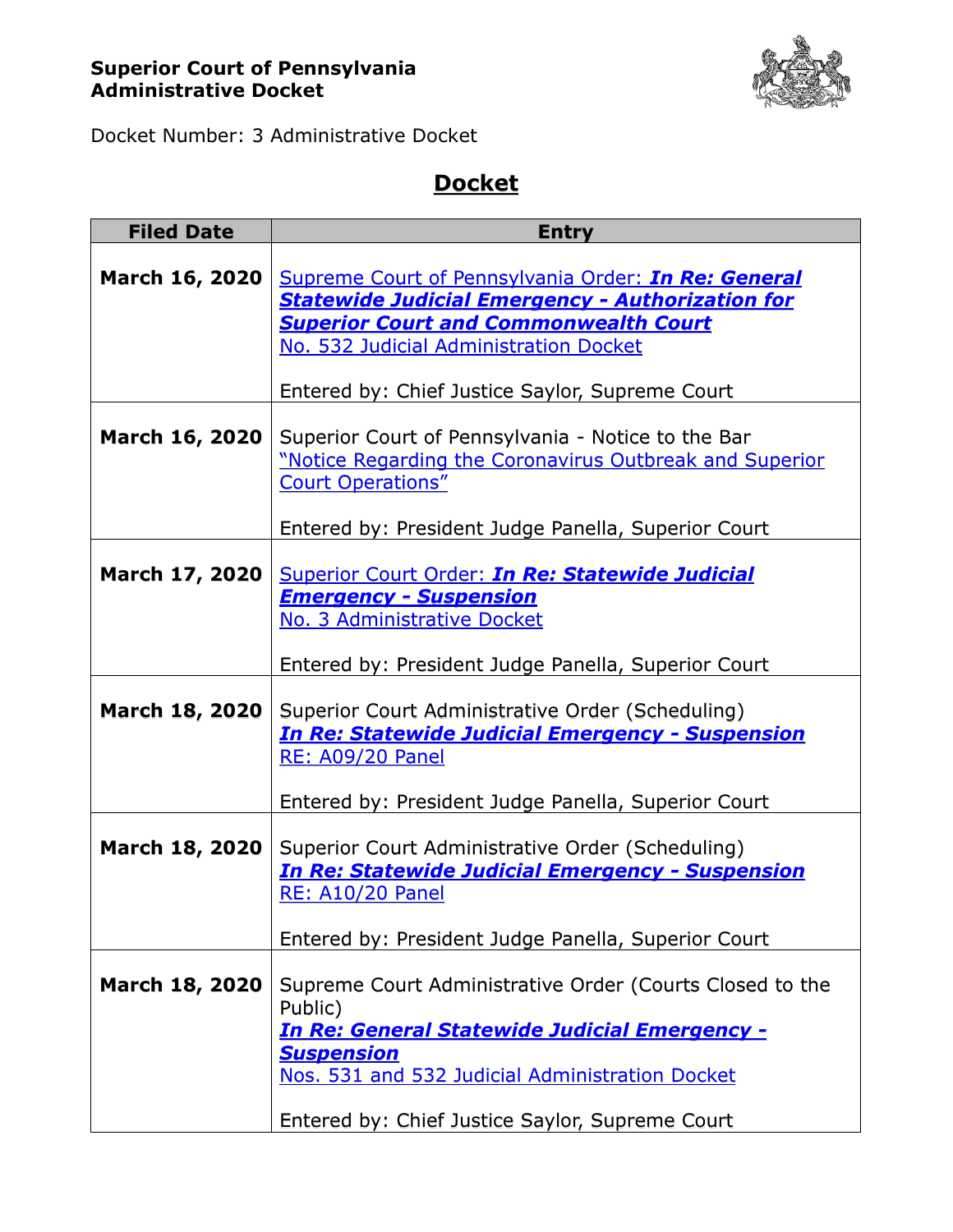| <b>Filed Date</b>     | <b>Entry</b>                                                                                                                                                                                           |
|-----------------------|--------------------------------------------------------------------------------------------------------------------------------------------------------------------------------------------------------|
| <b>March 19, 2020</b> | Superior Court Administrative Order (Scheduling)<br><b>In Re: Statewide Judicial Emergency - Suspension</b><br><b>RE: A08/20 Panel</b>                                                                 |
|                       | Entered by: President Judge Panella, Superior Court                                                                                                                                                    |
| <b>March 20, 2020</b> | Superior Court Order RE: E01/20 Panel<br><u> In RE: Statewide Judicial Emergency - Suspension</u><br>RE: E01/20 Panel, No. 2063 EDA 2018 (J-E01006-20)                                                 |
|                       | Entered by: President Judge Panella, Superior Court                                                                                                                                                    |
| <b>March 23, 2020</b> | Superior Court Order RE: Writs of Summons in Courts of<br><b>Common Pleas</b><br><b>In RE: Statewide Judicial Emergency -Suspension</b>                                                                |
|                       | <b>RE: Writs of Summons in Courts of Common Pleas</b>                                                                                                                                                  |
|                       | Entered by: President Judge Panella, Superior Court                                                                                                                                                    |
| <b>March 24, 2020</b> | Supreme Court Supplemental Order<br><u>In RE: General Statewide Judicial Emergency</u><br>Nos. 531 & 532 Judicial Administration Docket                                                                |
|                       | Entered by: Chief Justice Saylor, Supreme Court                                                                                                                                                        |
| <b>March 26, 2020</b> | Superior Court Order RE: Children's Fast Track Appeals<br><b>In RE: Statewide Judicial Emergency- Suspension</b><br>RE: Children's Fast Track Appeals, Generally                                       |
|                       | Entered by: President Judge Panella, Superior Court                                                                                                                                                    |
| <b>March 27, 2020</b> | Supreme Court Order Regarding Alternative Filing Procedure<br>for Children's Fast Track Appeals<br><b>In RE: General Statewide Judicial Emergency</b><br>Nos. 531 & 532 Judicial Administration Docket |
|                       | Entered by: Chief Justice Saylor, Supreme Court                                                                                                                                                        |
| <b>April 1, 2020</b>  | Supreme Court Second Supplemental Order Extending<br>Judicial Emergency through April 30<br><b>In RE: General Statewide Judicial Emergency</b><br>Nos. 531 & 532 Judicial Administration Docket        |
|                       | Entered by: Chief Justice Saylor, Supreme Court                                                                                                                                                        |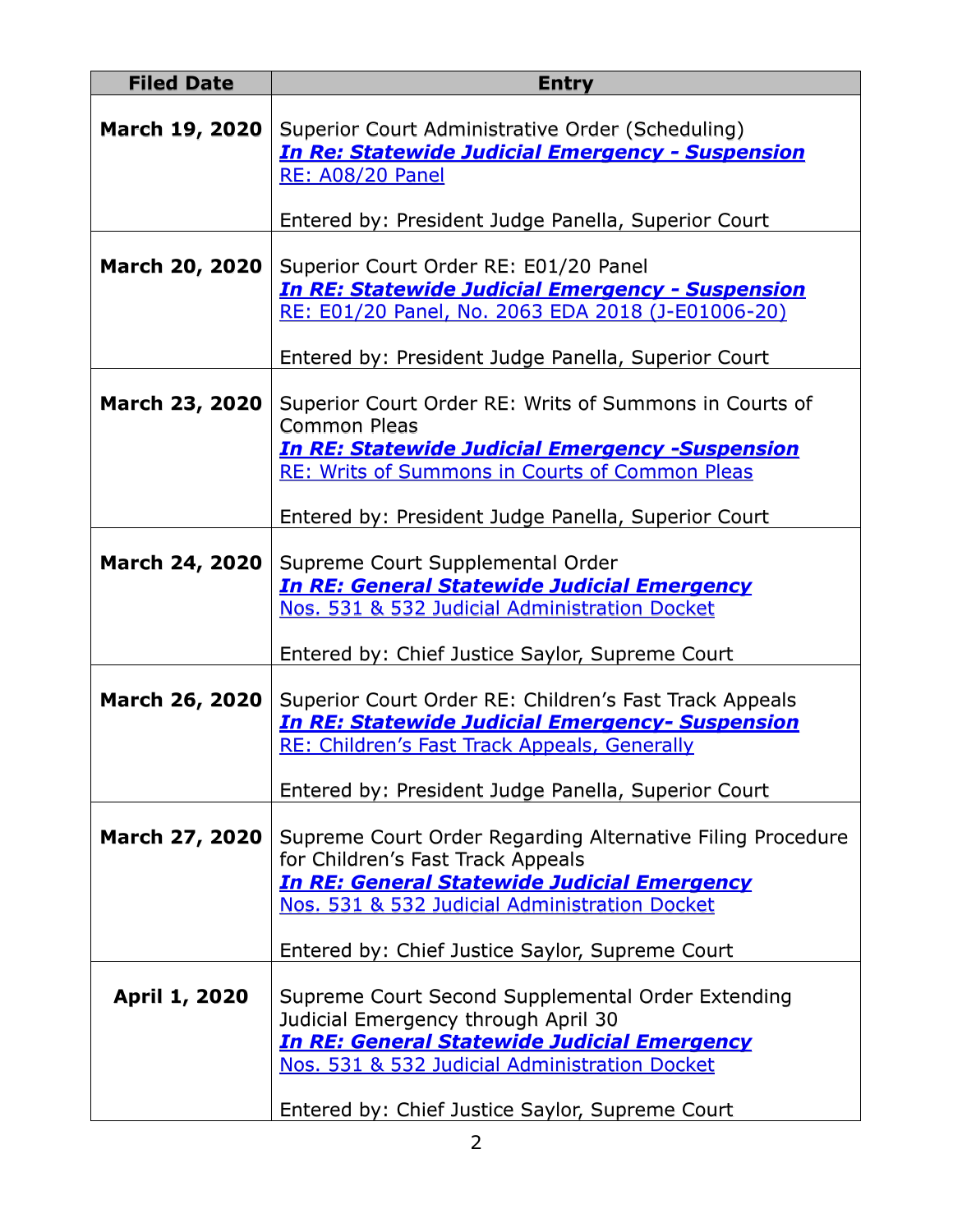| <b>April 3, 2020</b>  | Superior Court Administrative Order (Scheduling)<br><b>In Re: Statewide Judicial Emergency - Suspension</b>                                                     |
|-----------------------|-----------------------------------------------------------------------------------------------------------------------------------------------------------------|
|                       | <b>RE: A11/20 Panel</b>                                                                                                                                         |
|                       | Entered by: President Judge Panella, Superior Court                                                                                                             |
| April 3, 2020         | Superior Court Administrative Order (Scheduling)<br><b>In Re: Statewide Judicial Emergency - Suspension</b><br><b>RE: A12/20 Panel</b>                          |
|                       | Entered by: President Judge Panella, Superior Court                                                                                                             |
| April 3, 2020         | Superior Court Administrative Order (Scheduling)<br><b>In Re: Statewide Judicial Emergency - Suspension</b><br><b>RE: A13/20 Panel</b>                          |
|                       | Entered by: President Judge Panella, Superior Court                                                                                                             |
| <b>April 13, 2020</b> | Supreme Court Administrative Order                                                                                                                              |
|                       | <u> In Re: General Statewide Judicial Emergency -</u><br><b>Supreme Court Operations</b>                                                                        |
|                       | No. 533 Judicial Administration Docket                                                                                                                          |
|                       |                                                                                                                                                                 |
|                       | Entered by: Chief Justice Saylor, Supreme Court                                                                                                                 |
| April 21, 2020        | Superior Court Administrative Order - Telephonic Oral<br>Argument A08, A11                                                                                      |
|                       | <b>In Re: Statewide Judicial Emergency - Suspension</b>                                                                                                         |
|                       | <b>RE: Scheduling of Telephonic Argument</b>                                                                                                                    |
|                       | Entered by: President Judge Panella, Superior Court                                                                                                             |
| <b>April 24, 2020</b> | Superior Court Certified Supplemental Order A08, A11<br><b>In Re: Statewide Judicial Emergency - Suspension</b><br><b>RE: Scheduling of Telephonic Argument</b> |
|                       | Entered by: President Judge Panella, Superior Court                                                                                                             |
|                       |                                                                                                                                                                 |
| April 28, 2020        | Supreme Court Order RE: General Statewide Judicial                                                                                                              |
|                       | Emergency<br><b>Emergency Order of Statewide Judicial Administration</b>                                                                                        |
|                       | Applicable from May 1, 2020, Through June 1, 2020                                                                                                               |
|                       | Nos. 531 & 532 Judicial Administration Docket                                                                                                                   |
|                       | Entered by: Chief Justice Saylor, Supreme Court                                                                                                                 |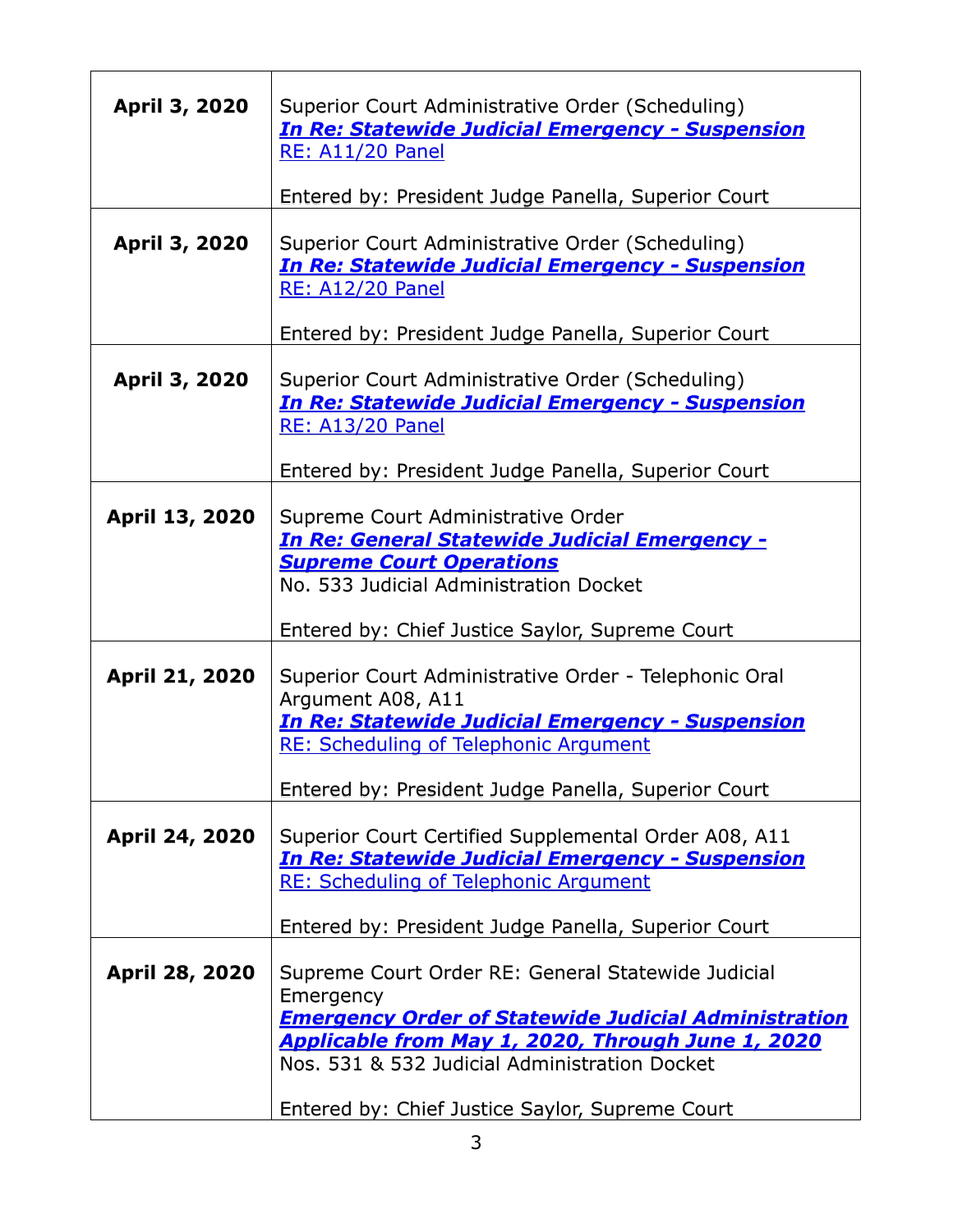| May 4, 2020  | Superior Court Relisting Order A10<br><b>In Re: Statewide Judicial Emergency - Suspension</b><br>RE: A10 Panel                                                                              |
|--------------|---------------------------------------------------------------------------------------------------------------------------------------------------------------------------------------------|
|              | Entered by: President Judge Panella, Superior Court                                                                                                                                         |
| May 7, 2020  | Superior Court Certified Supplemental Order<br><b>In Re: Statewide Judicial Emergency - Suspension</b><br><b>RE: Scheduling of Telephonic Argument</b>                                      |
|              | Entered by: President Judge Panella, Superior Court                                                                                                                                         |
| May 7, 2020  | Superior Court Video Order for Session A10-20<br><b>In Re: Statewide Judicial Emergency - Suspension</b><br><b>RE: Scheduling of Video Argument</b>                                         |
|              | Entered by: President Judge Panella, Superior Court                                                                                                                                         |
| May 8, 2020  | Superior Court Scheduling Order - Panel E01-20 Oral<br><b>Argument Session</b><br><b>In Re: Statewide Judicial Emergency - Suspension</b><br>RE: Panel E01-20 Oral Argument Session         |
|              | Entered by: President Judge Panella, Superior Court                                                                                                                                         |
| May 13, 2020 | Superior Court Supplemental Scheduling Order (J-A11024-<br>20)<br><b>In Re: Statewide Judicial Emergency - Suspension</b><br><b>RE: Scheduling of Telephonic Argument</b>                   |
|              | Entered by: President Judge Panella, Superior Court                                                                                                                                         |
| May 15, 2020 | Superior Court Supplemental Scheduling Order (J-A11032-<br>20)<br><b>In Re: Statewide Judicial Emergency - Suspension</b><br><b>RE: Scheduling of Telephonic Argument</b>                   |
|              | Entered by: President Judge Panella, Superior Court                                                                                                                                         |
| May 21, 2020 | Superior Court Scheduling Order<br><b>In Re: Statewide Judicial Emergency - Suspension</b><br>RE: Panel A16-20 Oral Argument Session<br>Entered by: President Judge Panella, Superior Court |